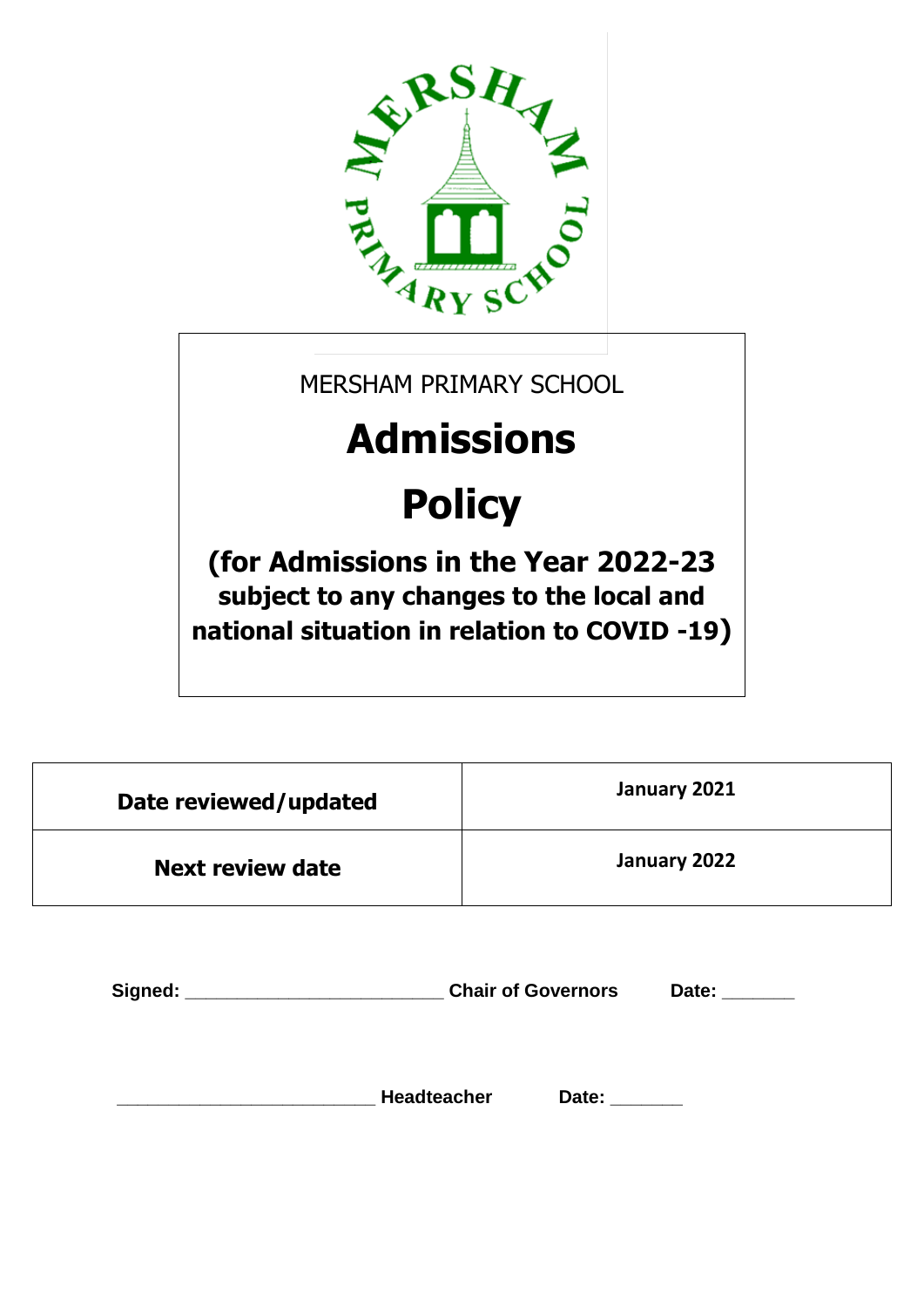#### **Introduction**

The admissions process should be simple, fair and easy for parents to use in selecting the preferred school for their children. This policy aims to achieve this and complies with current admissions legislation.

Mersham Primary School is a Foundation School and part of the CARE Foundation Trust and so the Governing Body is the admissions authority. However, the Governors of Mersham Primary School will work in co-operation with Kent County Council in order to operate within the local authority's Coordinated Scheme for Primary Admissions.

Prospective parents are invited to view the school in the autumn before their child is due to start the following September. These visits may be in the form of open afternoons or by an individual appointment and will take place between October and the end of December. Applications for school admissions have to be submitted to the Local Authority in mid-January for entry in September. If you would like to visit the school please contact the school office on 01233 720449 for further details.

#### **Admission Numbers & Intake Times**

- For Reception aged children the school's published admission number (PAN) is 30.
- Mersham Primary School has one intake per year in September.
- Although parents may wish to defer their child's school place until the start of the term following their fifth birthday we may not have the facilities to admit these children at the beginning of the academic year in which their birthday falls.
- Applications for admission must be received in line with deadlines set by the Local Authority and children will be 4 plus years of age on entry.

# **Application Procedure – for Year R places**

- The school will follow the procedures, timetable and deadlines applicable to KCC's Coordinated Scheme for Primary Admissions.
- If there are more applicants than places, the Governors' Admissions Committee will meet to agree on the allocation of places based on the Oversubscription Criteria below.
- Once the PAN for the year group has been reached no other children can be offered a place. Any remaining children will automatically be entered onto a waiting list.
- Any parent whose child has been refused admission has the right to appeal against this decision. In these circumstances the school administrative officer will provide advice and an appeal form.
- For applications for September 2021 onwards parents can arrange to visit the school and/or receive advice on the admissions process by contacting the school office.
- Before the application of oversubscription criteria, children with an Education, Health and Care Plan (EHCP) which names the school will be admitted. As a result of this, the published admissions number will be reduced accordingly.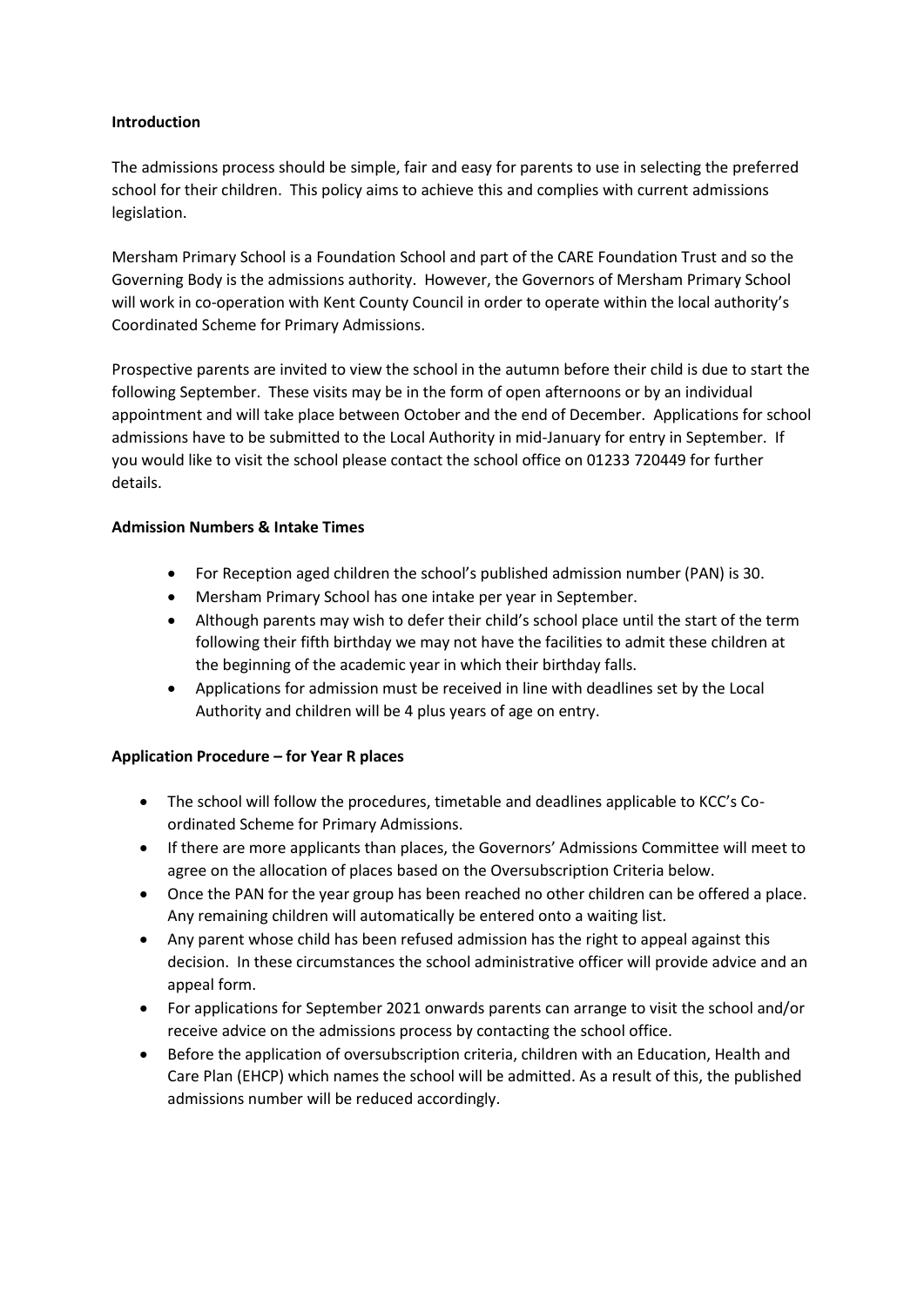#### **Oversubscription Criteria**

Where applications for admission exceed the number of places available, the following criteria will be applied, in the order set out below, to decide which children to admit.

- 1) Children in, or previously in, the care of the Local Authority and have now been adopted (or became subject to a residence order or special guardianship order) This includes internationally adopted previously looked after children (IAPLAC)
- 2) Children with siblings in school at the time of entry (unless the sibling link is broken by the family *moving* more than two miles away from school)
- 3) Health, social and special access reasons
- 4) Proximity of the child's home address to the school, with those living nearer having higher priority.

#### **Tie break**

In the case of 2 or more applications that cannot be separated by the oversubscription criteria outlined above, the school will use the distance between the school and a child's home as a tie breaker to decide between applicants. Priority will be given to children who live closest to the school. Where the distance between 2 children's homes and the school is the same, random allocation will be used to decide between them. This process will be independently verified.

#### **Exceptional Circumstances**

A school will be asked to exceed its PAN only where:

- An event/incident occurs in another educational establishment which could not have possibly been planned for, e.g. fire;
- To comply with other agreed protocols, e.g. Children in Care, Fair Access, SEN;
- A child moves into an area outside the normal admissions round and no other school would provide suitable education within a reasonable distance of their home;
- An allocations error has occurred and a place should have been offered;
- Multiple birth siblings would not be split and therefore will be offered together.

# **Withdrawal of an offer of a place**

After a place has been offered the school reserves the right to withdraw the place in the following circumstances:

- when a parent/carer has failed to respond to an offer within a reasonable time; or
- when a parent/carer has failed to notify the school of important changes to the application information; or
- when the place was offered on the basis of a fraudulent or intentionally misleading application from a parent/carer

# **Admission for Year Groups Other than Reception**

Parents seeking admission of children in years other than Reception should contact the school office for an application form. Once the published PAN for the year group has been reached no other children can be offered a place. (In 2022 the PAN for Year R to Year 6 will be 30)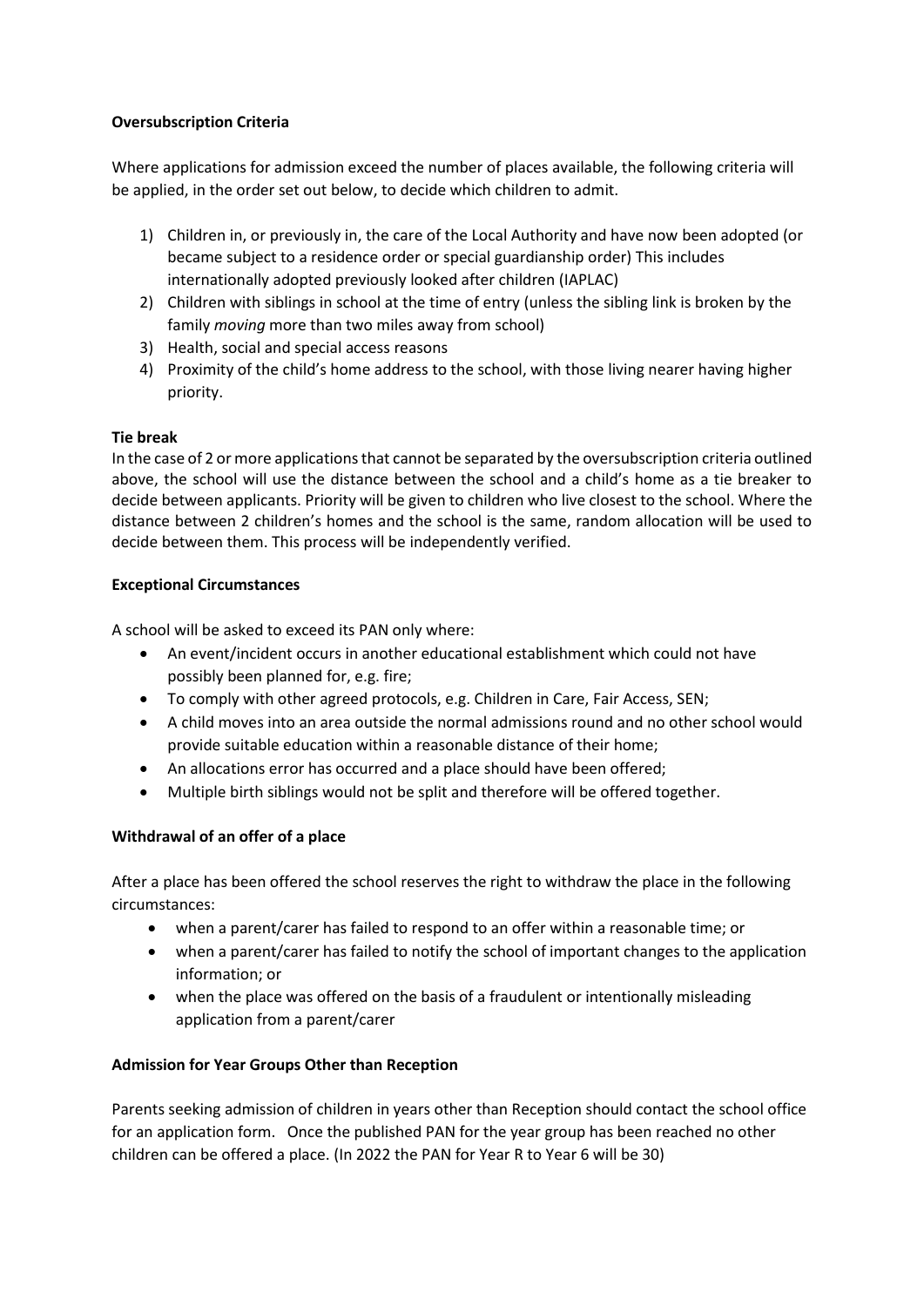#### **Appeals**

Parents have a statutory right of appeal to an independent appeal panel if their child has been refused admission. Mersham Primary School uses the services of KCC to set up the Appeal Panel Hearing. Parents should contact the school office in the first instance for an appeal form which should be completed and returned for the attention of the Clerk to the Governors.

If your child is due to start primary, infant or junior school in 2022 you can appeal between April and May 2022 (dates to be confirmed) to guarantee that your appeal will be heard by July 2022. For applications made in the normal admission round, appeals must be heard within 40 school days of the deadline for lodging appeals. For late applications, appeals should be heard within 40 schools days from the deadline for lodging appeals where possible, or within 30 schools days of the appeals being lodged.

#### **Notes**

#### **Looked After Children and previously Looked After Children**:

A looked after child is a child who is (a) in the care of a local authority, or (b) being provided with accommodation by a local authority in the exercise of their social services functions (see the definition in Section 22(1) of the Children Act 1989) at the time of making an application to a school.

A previously looked after child means such children who were adopted (or subject to child arrangements orders or special guardianship orders) immediately following having been looked after and those children who appear to the admission authority to have been in state care outside of England and ceased to be in state care as a result of being adopted.

A child is regarded as having been in state care outside of England if they were in the care of or were accommodated by a public authority, a religious organisation, or any other provider of care whose sole or main purpose is to benefit society.

**Siblings**: This includes: natural or adopted siblings; step or foster siblings; those who live as siblings in the same house. The sibling link is maintained as long as the family lives at the same address as when the first child applied, or has moved closer to the school than when the first child was offered a place, or has moved to an address that is less than 2 miles from the school using distance measured by the method outlined in the distance criterion.

**Health and Special Access Reasons**: Medical, health, social and special access reasons will be applied in accordance with the school's legal obligations, in particular those under the Equality Act 2010. Priority will be given to those children whose mental or physical impairment means they have a demonstrable and significant need to attend a particular school. Equally, this priority will apply to children whose parents/guardians physical or mental health or social needs means they have a demonstrable and significant need to attend a particular school. Such claims will need to be supported by written evidence from a suitably qualified medical or other practitioner which can demonstrate a special connection between these needs and the particular school that parents feel is